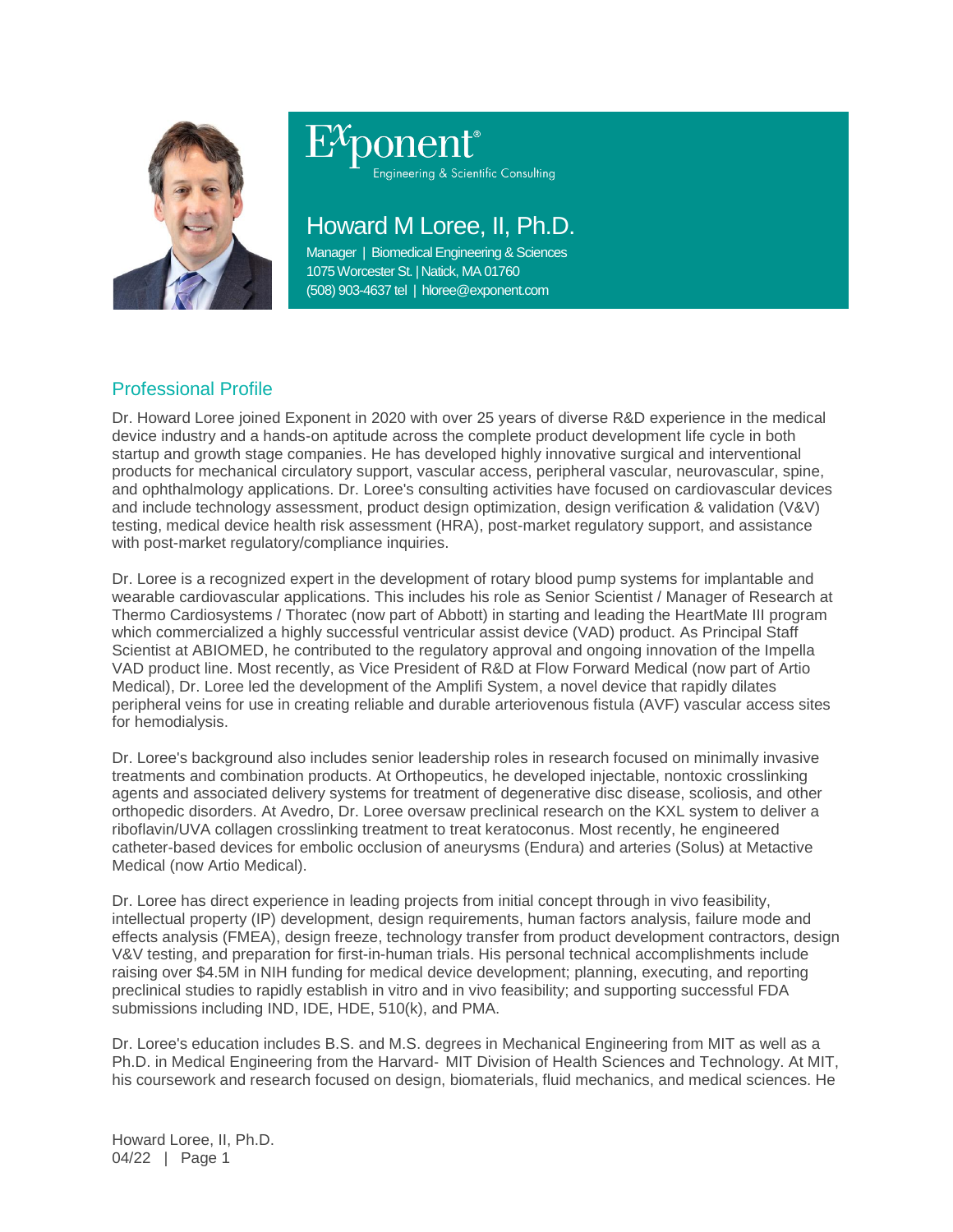also completed a postdoctoral research fellowship in cardiovascular biomechanics at the Brigham and Women's Hospital, Harvard Medical School.

#### Academic Credentials & Professional Honors

Ph.D., Medical Engineering, Massachusetts Institute of Technology (MIT), 1992 M.S., Mechanical Engineering, Massachusetts Institute of Technology (MIT), 1988 B.S., Mechanical Engineering, Massachusetts Institute of Technology (MIT), 1986 Sezai Award for most innovative paper (International Society for Rotary Blood Pumps, 2000) Wunsch Foundation Award for outstanding design (MIT, 1986) Pi Tau Sigma (MIT, 1985) Prior Experience Vice President of Research and Development, Flow Forward Medical, Inc., 2011-2020 Vice President of Research and Development, Metactive Medical, Inc., 2013-2018 Vice President of Research and Chief Scientist, Avedro, Inc., 2009-2010 Principal Staff Scientist, ABIOMED, Inc., 2006-2009 Vice President, Orthopeutics, L.P., 2005-2006 Manager of Research, Thoratec Corp., 2002-2005 Senior Scientist, Thermo Cardiosystems Inc. / Thoratec Corp., 1995-2002 Postdoctoral Research Fellow, Brigham and Women's Hospital, Harvard Medical School, 1992-1995

#### Professional Affiliations

American Society of Mechanical Engineers (ASME)

American Society for Artificial Internal Organs (ASAIO)

#### **Patents**

U.S. Patent 10,258,730: Blood Pump Systems and Methods, 2019 (Franano NF, Loree HM 2nd, Tansley G, Woodard S, Hutto B).

U.S. Patent 9,662,431: Blood Pump Systems and Methods, 2017 (Franano NF, Loree HM 2nd, Tansley G, Woodard S, Hutto B).

U.S. Patent 9,555,174: Blood Pump Systems and Methods, 2017 (Franano NF, Loree HM 2nd, Tansley G, Woodard S, Hutto B).

U.S. Patent 5,887,985: Wear-Resistant Bearings, 1999 (Loree HM, Gernes DB, Armini AJ, Gadarowski DA).

Howard Loree, II, Ph.D. 04/22 | Page 2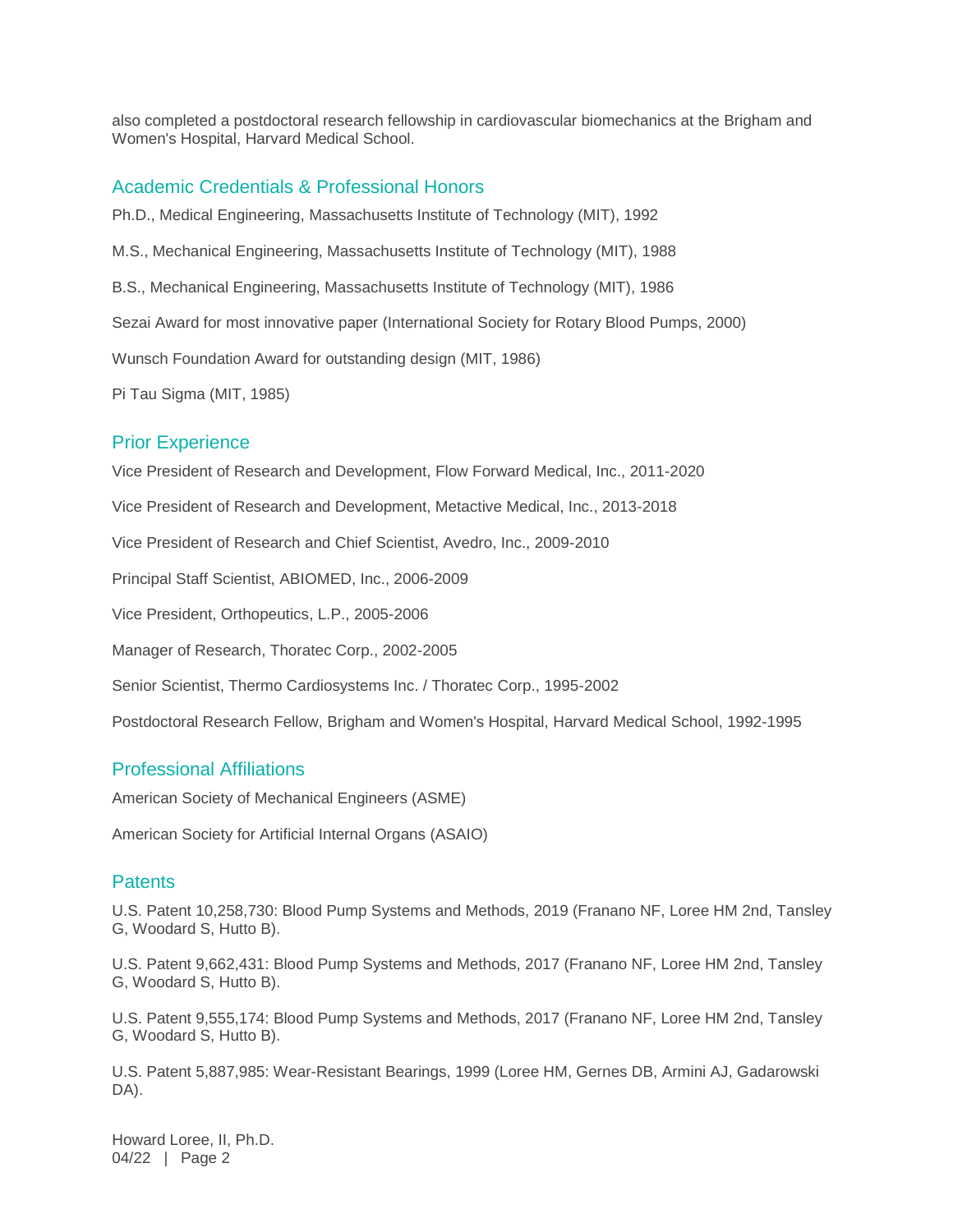U.S. Patent 4,955,893: Prosthesis for Promotion of Nerve Regeneration, 1990 (Yannas IV, Orgill DP, Loree HM, Kirk JF, Chang AS, Mikic BB, Krarup C, Norregaard TV).

#### **Publications**

Loree HM, Agyapong G, Bailey EG, Ngai GA, Tansley GD, Dixon BS, Franano NF. In vitro study of a medical device to enhance AVF eligibility and maturation. ASAIO J. 2015; 61(4):480-6.

Kavarana MN, Loree HM 2nd, Stewart RB, Milbocker MT, Hannan RL, Pantalos GM, Kung RT. Pediatric mechanical support with an external cardiac compression device. J Cardiovasc Dis Diagn. 2013;1(2). pii: 1000105.

Burgreen GW, Loree HM, Bourque K, Dague C, Poirier VL, Farrar D, Hampton E, Wu ZJ, Gempp TG, Schöb R. Computational fluid dynamics analysis of a maglev centrifugal left ventricular assist device. Artificial Organs 2004;28:874-880.

Smith WA, Allaire P, Antaki J, Butler KC, Kerkhoffs W, Kink T, Loree H, Reul H. Collected nondimensional performance of rotary dynamic blood pumps. ASAIO J. 2004;50(1):25-32.

Bourque K, Gernes DB, Loree HM, Richardson JS, Poirier VL, Barletta N, Fleischli A, Foiera G, Gempp TM, Schoeb R. Incorporation of electronics within a compact, fully implanted left ventricular assist device. Artificial Organs. 2002;26:939-942.

Bourque K, Gernes DB, Loree HM, Richardson JS, Poirier VL, Barletta N, Fleischli A, Foiera G, Gempp TM, Schoeb R, Litwak KN, Akimoto T, Watach MJ, Litwak P. HeartMate III: pump design for a centrifugal LVAD with a magnetically-levitated rotor. ASAIO J 2001;47:401-405.

Loree HM, Bourque K, Gernes DB, Richardson JS, Poirier VL, Barletta N, Fleischli A, Foiera G, Gempp TM, Schoeb R, Litwak KN, Akimoto T, Kameneva M, Watach MJ, Litwak P. HeartMate III: design and in vivo studies of a maglev centrifugal LVAD. Artificial Organs 2001;25:386-391.

Lee RT, Schoen FJ, Loree HM, Lark MW, Libby P. Circumferential stress and matrix metalloproteinase in human coronary atherosclerosis: implications for plaque rupture. Arteriosclerosis, Thrombosis, and Vascular Biology 1996;16:1070-1073.

Lee RT, Loree HM, Fishbein MC. High tensile stress regions in saphenous vein bypass graft atherosclerosis lesions. J Am Coll Cardiology 1994;24:1639-1644.

Loree HM, Grodzinsky AJ, Park SY, Gibson LJ, Lee RT. Static circumferential tangential modulus of human atherosclerotic tissue. J Biomechanics 1994;27:195-204.

Loree HM, Tobias BJ, Gibson LJ, Kamm RD, Small DM, Lee RT. Mechanical properties of model atherosclerotic lesion lipid pools. Arteriosclerosis and Thrombosis 1994;14:230-234.

Cheng GC, Loree HM, Kamm RD, Fishbein MC, Lee RT. The distribution of circumferential stress in ruptured and stable atherosclerotic lesions: a structural analysis with histopathologic correlations. Circulation 1993;87:1179-1187.

Lee RT, Loree HM, Cheng GC, Lieberman EH, Jaramillo N, Schoen FJ. Computational structural analysis based on intravascular ultrasound imaging before in vitro angioplasty: prediction of plaque fracture locations. J Am Coll Cardiology 1993;21:777-782.

Lee RT, Richardson SG, Loree HM, Grodzinsky AJ, Gharib SA, Schoen FJ, Pandian N. Prediction of mechanical properties of human atherosclerotic tissue by high-frequency intravascular ultrasound

Howard Loree, II, Ph.D. 04/22 | Page 3